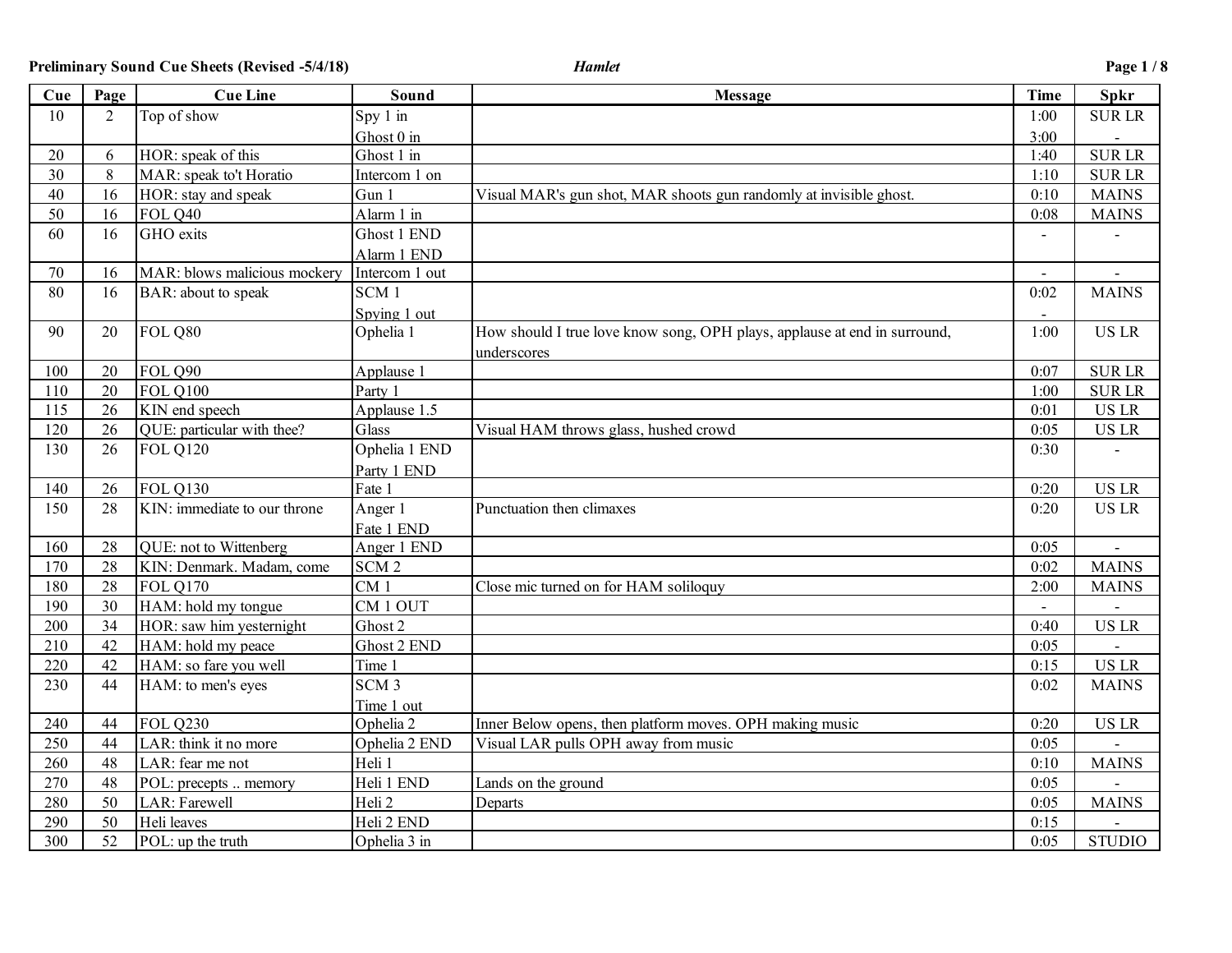| Cue | Page | <b>Cue Line</b>              | Sound                | <b>Message</b>                                                                        | <b>Time</b>              | Spkr          |
|-----|------|------------------------------|----------------------|---------------------------------------------------------------------------------------|--------------------------|---------------|
| 310 | 52   | POL: Affection? Pooh         | Ophelia 3 out        | Visual POL hits space bar and stops music                                             |                          | <b>STUDIO</b> |
| 320 | 54   | POL: I charge you            | Ophelia 4 in         |                                                                                       | 0:06                     | <b>STUDIO</b> |
| 330 | 54   | <b>FOL Q290</b>              | SCM <sub>4</sub>     |                                                                                       | 0:02                     | <b>MAINS</b>  |
|     |      |                              | Ophelia 4 out        |                                                                                       |                          |               |
| 340 | 56   | <b>FOL Q330</b>              | Spying 2             |                                                                                       | 0:10                     | <b>US LR</b>  |
| 350 | 56   | HOR: want to walk            | Fireworks 1          |                                                                                       | 0:20                     | <b>US LR</b>  |
| 360 | 58   | HAM: of other nations        | Fireworks 1 end      |                                                                                       | 0:05                     |               |
| 370 | 58   | HAM: that particular fault   | Ghost 3 in           | Static noise, then under                                                              | 0:50                     | <b>US LR</b>  |
| 380 | 60   | HAM: father, royal Dane      | Intercom 2 on        | HAM talks to GHO via intercom                                                         | 0:03                     | <b>MAINS</b>  |
| 390 | 60   | HAM: should we do?           | Intercom 2 out       |                                                                                       | $\overline{a}$           | <b>MAINS</b>  |
| 400 | 62   | HAM: waves me still          | Intercom 3 on        |                                                                                       | 0:05                     | <b>MAINS</b>  |
| 410 | 62   | HAM: I'll follow thee        | Intercom 3 out       |                                                                                       | $\overline{\phantom{a}}$ | <b>MAINS</b>  |
| 420 | 64   | MAR: let's follow him        | Ghost 4 in           | Static noise. Ghost voice processing omnidirectional, as ghost appear on all screens. | 2:00                     | <b>US LR</b>  |
|     |      |                              | Ghost 3 out          | Ghost 3 is replaced by Ghost 4                                                        |                          |               |
| 430 | 68   | GHO: most unnatural murder   | Anger 2              |                                                                                       | 1:00                     | <b>US LR</b>  |
| 440 | 68   | GHO: wears his crown         | Anger 2.5            | Punctuation and goes way under                                                        | 0:03                     | <b>US LR</b>  |
| 450 | 72   | GHO: and damned incest.      | Regret 1 in          | Anger 2 replaced by Regret 1                                                          | 0:10                     | <b>USLR</b>   |
|     |      |                              | Anger 2 ends         |                                                                                       |                          |               |
| 460 | 72   | GHO: adieu, remember me      | Ghost 4.5 E.C.       | Punctuation. Static noise. Monitors returning to normal.                              | 0:07                     | <b>US LR</b>  |
|     |      |                              | Ghost 4 out          |                                                                                       |                          |               |
| 470 | 72   | HAM: globe. Remember thee?   | Revenge 1 in         | Low/quiet, but deadly. Establish this motif into memories                             | 2:00                     | <b>US LR</b>  |
| 475 | 74   | HAM: I have sworn't          | Revenge 1 END        |                                                                                       | $\blacksquare$           | <b>SURLR</b>  |
| 480 | 80   | MAR: my lord, already.       | Bernardo 1           | Startle effect for Bernardo's death                                                   | 0:03                     | <b>MAINS</b>  |
|     |      |                              | Ghost 5 in           | Continues underneath                                                                  |                          |               |
| 490 | 80   | GHO: Swear                   | Ghost 6              | Punctuation on top of Ghost 5                                                         | 0:50                     | <b>US LR</b>  |
| 493 | 80   | HAM: that you have heard.    | Ghost 7              | Punctuation on top of Ghost 5 when ghost says "Swear"                                 | 0:03                     | <b>US LR</b>  |
| 496 | 82   | HAM: most need help you.     | Ghost $\overline{8}$ | Punctuation on top of Ghost 5 when ghost says "Swear"                                 | 0:08                     | <b>US LR</b>  |
| 500 | 82   | HAM: rest, purturbed spirit. | Ghost 5 ends         |                                                                                       | 0:05                     | <b>US LR</b>  |
| 510 | 82   | HAM: commend me to you       | Time 2 in            | Time 2 tempo increases from Revenge 1                                                 | 0:20                     | <b>US LR</b>  |
|     |      |                              | Revenge 1 out        |                                                                                       |                          |               |
| 520 | 84   | HAM: to set it right!        | Time 2 END           |                                                                                       | 0:05                     | <b>US LR</b>  |
|     |      |                              | SCM <sub>5</sub>     |                                                                                       |                          |               |
| 530 | 84   | <b>FOL Q520</b>              | Ophelia 5 in         | "Doubt thou the stars are fire" song, Unrequited love theme, used as underscoring.    | 0:35                     | <b>US LR</b>  |
|     |      |                              | OPH Mic 2            | Ophelia 5 includes click track.                                                       |                          |               |
| 540 | 90   | POL: what's the matter       | OPH Mic 2 OUT        |                                                                                       |                          |               |
| 550 | 92   | POL: What said he?           | Despair 1 in         | Another world where Ophelia leaves and Hamlet acts out her description                | 0:40                     | <b>US LR</b>  |
| 560 | 92   | OPH: light on me.            | Despair 1 out        |                                                                                       | 0:05                     | <b>USLR</b>   |
|     |      |                              | Ophelia 5 ends       |                                                                                       |                          |               |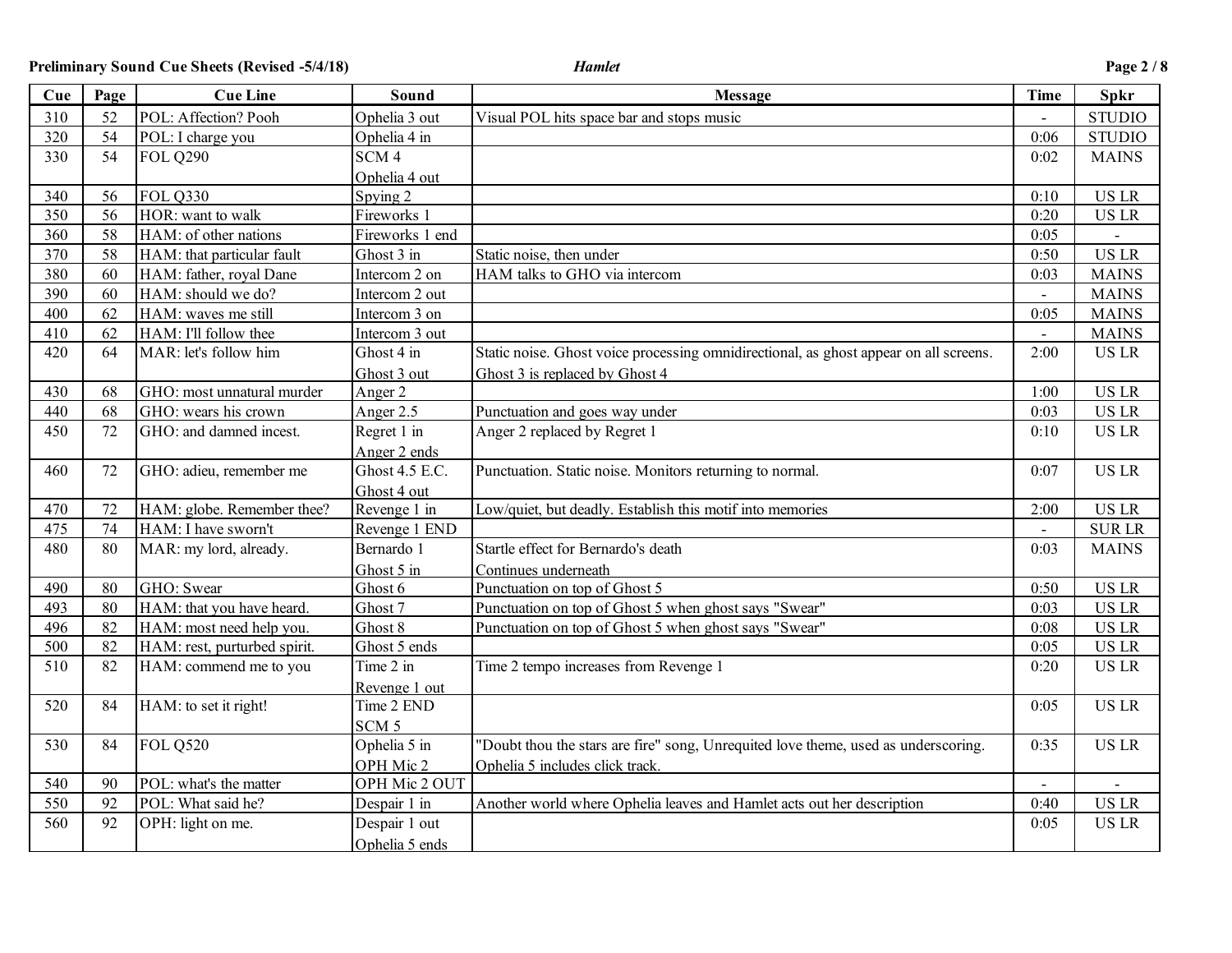| Cue | Page | <b>Cue Line</b>            | Sound             | <b>Message</b>                                                                  | <b>Time</b>    | <b>Spkr</b>   |
|-----|------|----------------------------|-------------------|---------------------------------------------------------------------------------|----------------|---------------|
| 570 | 94   | POL: ecstasy of love       | Click Track 1 out | Visual on POL hits space bar                                                    | $\blacksquare$ | <b>US LR</b>  |
| 580 | 94   | POL exits                  | SCM <sub>6</sub>  |                                                                                 | 0:02           | <b>MAINS</b>  |
| 590 | 94   | <b>FOL 0580</b>            | Spying 3          | King going up to Spy Room                                                       | 1:30           | <b>US LR</b>  |
| 600 | 98   | ROS and GUI exit           | Spying 3 END      |                                                                                 | 0:05           | <b>US LR</b>  |
| 610 | 108  | KIN: try it further?       | Spying 4          |                                                                                 | 0:25           | <b>US LR</b>  |
| 620 | 110  | POL: give me leave         | Spy Verb 1 in     | Cross-fade. Large empty hall reverb sound.                                      | 0:40           | <b>SURLR</b>  |
|     |      |                            | Spying 4 out      |                                                                                 |                |               |
| 630 | 114  | HAM: could go backward     | Spy Verb 1 out    |                                                                                 |                | <b>SURLR</b>  |
| 640 | 114  | POL: there is method in't  | Spy Verb 2 in     |                                                                                 |                | <b>SURLR</b>  |
| 650 | 114  | HAM: Into my grave         | Spy Verb 2 out    |                                                                                 | 0:05           | <b>SURLR</b>  |
| 660 | 114  | POL: and my daughter       | Spy Verb 3 in     |                                                                                 | $\overline{a}$ | <b>SURLR</b>  |
| 670 | 116  | HAM: tedious old fools     | CM <sub>2</sub>   |                                                                                 | 0:10           | <b>SURLR</b>  |
|     |      |                            | Spy Verb 3 out    | To be or not to be speech                                                       |                |               |
| 680 | Ins1 | HAM: lose name of action   | Spy Verb 4 in     |                                                                                 | 2:30           | <b>SURLR</b>  |
|     |      |                            | CM 2 out          |                                                                                 |                |               |
| 690 | 130  | HAM: could find it out     | HipHop Car 1      | Hip hop car pull up with doors opening and closing for players arrive in old VW | 0:10           | <b>OFF SR</b> |
|     |      |                            | Spy Verb 4 out    | microbus                                                                        |                |               |
| 700 | 138  | HAM: let me see            | Hip Hop 1 in      | Band picks up beat with HAM's rapping                                           | 1:20           | <b>USPA</b>   |
| 710 | 142  | POL turns off boombox      | Hip Hop 1 out     |                                                                                 |                | <b>USPA</b>   |
| 720 | 142  | HAM: come to Hecuba        | Hip Hop 2 in      | Hamlet turns boombox back on. Music gets bigger into house for big production   | 1:00           | <b>USPA</b>   |
|     |      |                            |                   | number.                                                                         |                |               |
| 730 | 144  | PLA1: passion in the gods. | Hip Hop 2 end     | James Brown moment                                                              | $\blacksquare$ | <b>USPA</b>   |
| 740 | 146  | HAM: ha't tomorrow night.  | Revenge 2 in      |                                                                                 | 0:20           | <b>USLR</b>   |
| 750 | 146  | HAM: buy to you            | CM <sub>3</sub>   |                                                                                 | 2:30           | <b>MAINS</b>  |
|     |      |                            | Revenge 2 out     |                                                                                 |                |               |
| 760 | 150  | HAM: most miraculous organ | Revenge 3 in      | Builds to 2nd climactic moment                                                  | 0:05           | <b>USLR</b>   |
| 770 | 150  | HAM: of the King           | SCM <sub>7</sub>  |                                                                                 | 0:40           | <b>MAINS</b>  |
|     |      |                            | Revenge 3 end     |                                                                                 |                |               |
|     |      |                            | $CM$ 3 out        |                                                                                 |                |               |
| 780 | 150  | <b>FOL Q770</b>            | Spying 5 in       |                                                                                 | 1:10           | <b>US LR</b>  |
| 790 | 154  | POL: walk you here         | Spying 5 END      | Cross-fade                                                                      | 2:00           | <b>SURLR</b>  |
|     |      |                            | Spy Verb 5        | Large hall reverb as before                                                     |                |               |
| 800 | 160  | OPH: there my lord         | Anger 3 in        | On top of Spy Verb 5, not a big anger, should be a simmering anger.             | 1:10           | <b>USLR</b>   |
| 810 | 162  | HAM: Where's your father   | Cell Phone 1      |                                                                                 | 0:02           | <b>USLR</b>   |
|     |      |                            | Anger 3 out       |                                                                                 |                |               |
| 815 | 162  | OPH: you sweet heavens     | Anger 4 in        | Simmering anger for underscoring                                                | 0:25           | <b>USLR</b>   |
|     |      |                            | Cell Phone 1 out  |                                                                                 |                |               |
| 818 | 164  | HAM: to a nunnery, go!     | Anger 4 END       | Recalling Despair 1 and Ophelia 5 from prior scene                              | 0:02           | <b>USLR</b>   |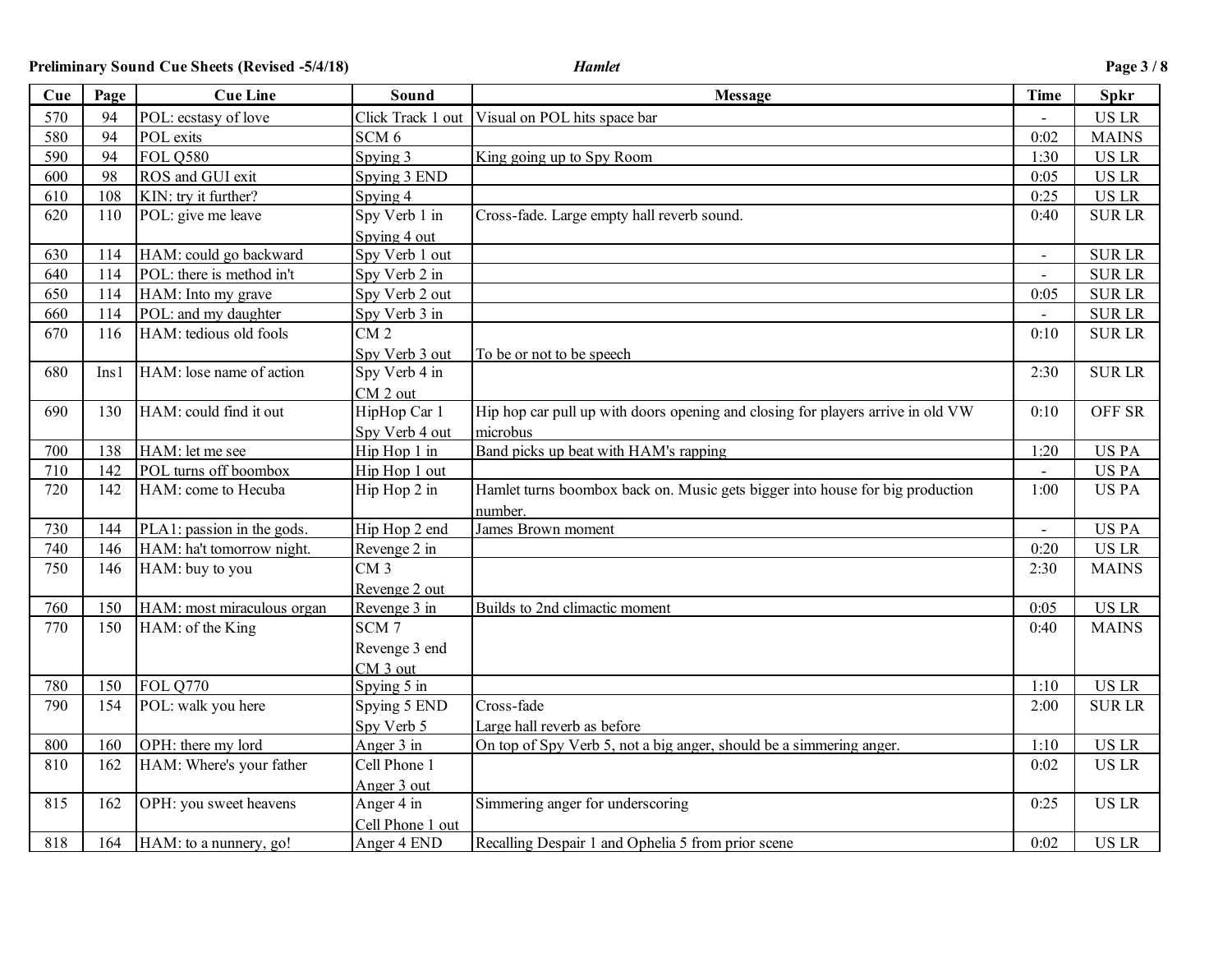| Cue  | Page | <b>Cue Line</b>            | Sound            | <b>Message</b>                                        | <b>Time</b> | Spkr         |
|------|------|----------------------------|------------------|-------------------------------------------------------|-------------|--------------|
| 820  | 164  | <b>FOL Q818</b>            | Ophelia 6 in     |                                                       | 0:35        | <b>US LR</b> |
|      |      |                            | Despair 2 in     |                                                       |             |              |
|      |      |                            | Spy Verb 5 out   |                                                       |             |              |
| 830  | 164  | OPH: see what I see.       | Spying 6 in      |                                                       | 1:00        | <b>US LR</b> |
|      |      |                            | Ophelia 6 END    |                                                       |             |              |
|      |      |                            | Despair 2 END    |                                                       |             |              |
| 840  | 166  | KIN: thus set it down      | Fate 2 in        |                                                       | 0:40        | <b>US LR</b> |
| 850  | 166  | KIN: our neglected tribute | Time 3 in        |                                                       | 0:35        | <b>US LR</b> |
| 860  | 166  | KIN: not unwatch'd go.     | Fate 2 out       |                                                       | 0:05        | <b>US LR</b> |
|      |      |                            | Time 3 out       |                                                       |             |              |
|      |      |                            | Spying 6 END     |                                                       |             |              |
| 870  | 168  | HAM: on the tongue         | Hip Hop 3 in     | Beats that Hamlet is rapping to                       | 2:00        | <b>USPA</b>  |
| 880  | 170  | HAM: fool that uses it     | Hip Hop 3 ends   | Visual on Hamlet's mic drop                           | 0:03        | <b>USPA</b>  |
|      |      |                            | MicDrop          |                                                       |             |              |
| 890  | 172  | HOR: at your service       | Spying $6.5$     | as they go up to the room                             | 1:30        | <b>US LR</b> |
| 900  | 172  | HAM: not think I flatter   | Revenge 4 in     |                                                       | 1:00        | <b>US LR</b> |
| 910  | 174  | HOR: pay the theft         | Hip Hop 4 E.C.   | Players doing their sound check                       | 0:10        | <b>US LR</b> |
|      |      |                            | Revenge 4 out    |                                                       |             |              |
| 920  | 174  | HAM: get you a place       | Spy Verb 6 in    | Cross-fade                                            | 1:20        | <b>US LR</b> |
|      |      |                            | Spying 6.5 END   |                                                       |             |              |
| 930  | 180  | HAM: not forgotten yet?    | Hip Hop 5 in     | Start of the show                                     | 2:30        | <b>US LR</b> |
|      |      |                            | Spy Verb 6 out   |                                                       |             |              |
| 940  | 186  | HAM: That's wormwood!      | Hip Hop 6        | Hamlet jumps on stage and joins in on mic             | 1:40        | <b>USPA</b>  |
| 950  | 192  | LUC pours poison in ears   | Poison           | Punctuation poisoning sound, cued to action and music | 0:03        | <b>MAINS</b> |
| 960  | 194  | KIN cuts off players       | Hip Hop 5 out    |                                                       |             |              |
|      |      |                            | Hip Hop 6 out    |                                                       |             |              |
| 970  | 194  | KIN: Give me some light    | SCM <sub>8</sub> | Into intermission                                     | 0:02        | <b>MAINS</b> |
| 980  | 194  | LX house lights out        | SCM <sub>9</sub> |                                                       | 0:02        | <b>MAINS</b> |
| 990  | 196  | ROS and GUI enter          | Spy Verb 7 in    | More subtle verb                                      | 2:20        | <b>US LR</b> |
| 1000 | 204  | HAM: make of me            | Anger 5          |                                                       | 0:30        | <b>US LR</b> |
| 1010 | 206  | HAM: play upon me          | Anger 5 ends     | Punctuation ends Anger 5                              | 0:05        | <b>US LR</b> |
|      |      |                            | Spy Verb 7 out   |                                                       |             |              |
| 1020 | 208  | ALL but HAM exit           | CM <sub>4</sub>  |                                                       | 0:35        | <b>US LR</b> |
| 1030 | 208  | <b>HAM</b> exits           | Spying 7 in      |                                                       | 0:40        | <b>US LR</b> |
|      |      |                            | CM 4 out         |                                                       |             |              |
| 1040 | 212  | POL exits                  | Regret 2 in      | Regret theme underneath KIN's speech                  | 1:10        | <b>US LR</b> |
|      |      |                            | Spying 7 END     |                                                       |             |              |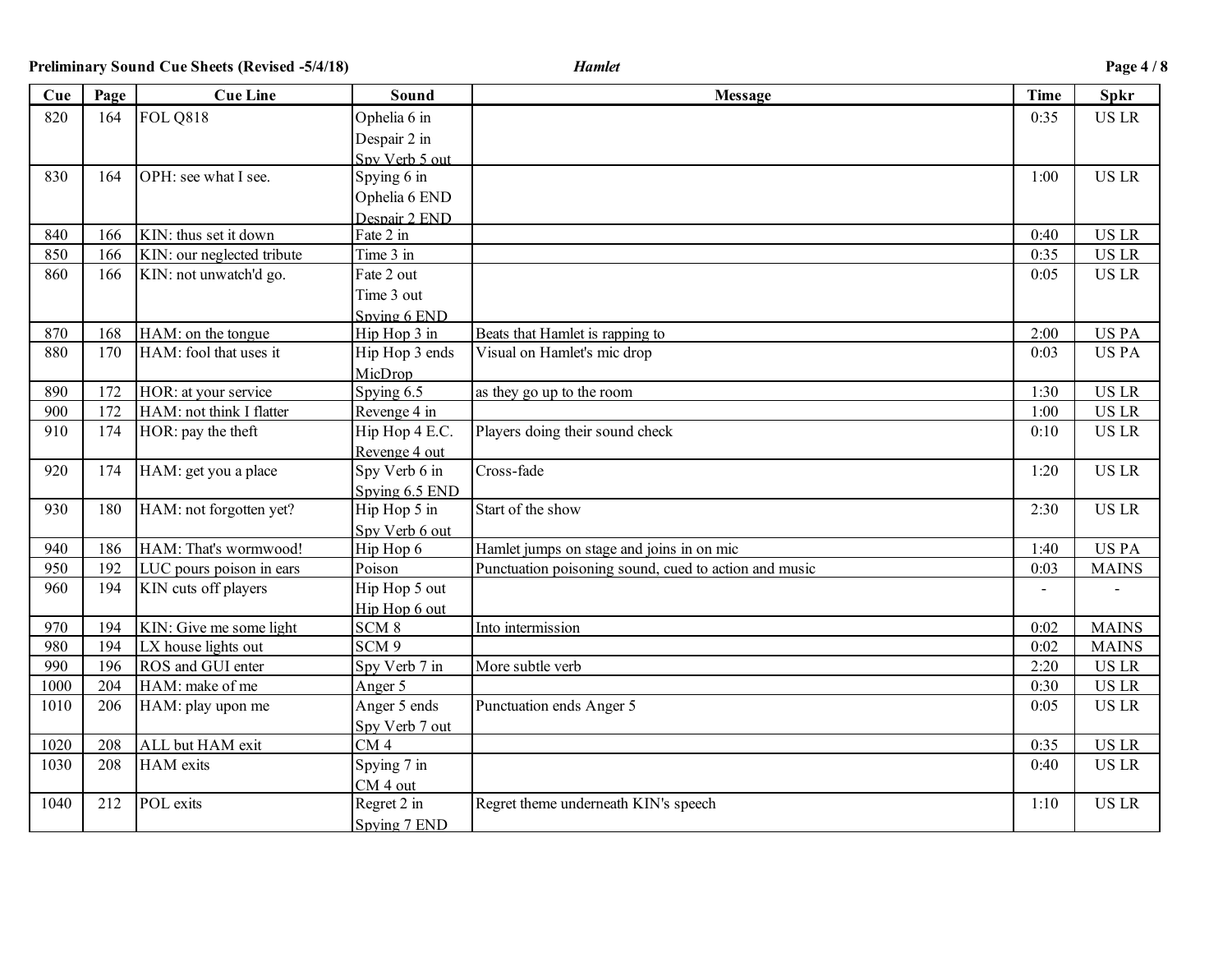| Cue  | Page | <b>Cue Line</b>              | Sound                  | <b>Message</b>                                                 | <b>Time</b>    | <b>Spkr</b>  |
|------|------|------------------------------|------------------------|----------------------------------------------------------------|----------------|--------------|
| 1050 | 214  | <b>HAM</b> enters            | Revenge 5 in           | Underscoring                                                   | 0:50           | <b>US LR</b> |
|      |      |                              | CM 4.5 in              |                                                                |                |              |
|      |      |                              | Regret 2 out           |                                                                |                |              |
| 1060 | 216  | <b>HAM</b> exits             | Regret 3 in            | Restores                                                       | 0:10           | <b>US LR</b> |
|      |      |                              | Revenge 5 END          |                                                                |                |              |
|      |      |                              | $CM 4.5$ out           |                                                                |                |              |
| 1070 | 216  | KIN: never to heaven go      | Regret 3 out           |                                                                | 0:05           | <b>US LR</b> |
| 1080 | 216  | POL hides behind arras       | Spy Verb 8 in          |                                                                | 0:40           | <b>US LR</b> |
| 1090 | 218  | HAM slams down QUE           | Anger 6 in             |                                                                | 0:15           | <b>US LR</b> |
| 1100 | 220  | HAM: for a ducat, dead!      | Gun 2                  | HAM shoots POL                                                 | 1:30           | <b>US LR</b> |
|      |      |                              | Anger 6 out            |                                                                |                |              |
|      |      |                              | Spy Verb 8 out         |                                                                |                |              |
| 1110 | 220  | HAM uncovers POL body        | Regret 4 in            |                                                                | 0:30           | <b>US LR</b> |
| 1115 | 220  | HAM before wringing of hands | Regret 4 END           |                                                                | 0:15           | <b>US LR</b> |
| 1120 | 222  | HAM: wringing of your hands  | Anger 7 in             | Long build to reach climactic point                            | 0:15           | <b>US LR</b> |
| 1130 | 226  | HAM: of shreds and patches   | Ghost 9 in             | HAM sees Ghost on screen. Static punctuation, then underscores | 1:30           | <b>US LR</b> |
|      |      |                              | Anger 7 END            |                                                                |                |              |
| 1140 | 228  | GHO: speak to her, Hamlet    | Ghost 10 in            |                                                                | 0:15           | <b>US LR</b> |
|      |      |                              | Regret 5 in            |                                                                |                |              |
|      |      |                              | Ghost 9 out            |                                                                |                |              |
| 1150 | 230  | HAM: look you there          | Ghost 10 END           |                                                                | 0:15           | <b>US LR</b> |
|      |      |                              | Regret 5 END           |                                                                |                |              |
| 1160 | 232  | HAM: my uncle's bed          | Fate 3 in              |                                                                |                | <b>US LR</b> |
|      |      |                              | Regret 6 in            |                                                                |                |              |
| 1170 | 236  | HAM: Goodnight, mother       | Fate 3 end             |                                                                | 2:00           | <b>US LR</b> |
|      |      |                              | Regret 6 end           |                                                                |                |              |
| 1180 | 240  | ROS and GUI enter 1st time   | Time $4 \overline{in}$ |                                                                | 1:00           | <b>US LR</b> |
| 1190 | 240  | KIN: discord and dismay      | <b>SCM 10</b>          |                                                                | 0:03           | <b>US LR</b> |
|      |      |                              | Time 4 out             |                                                                |                |              |
| 1200 | 240  | <b>FOL Q1190</b>             | Spy Verb 9 in          |                                                                | 0:10           | <b>US LR</b> |
| 1210 | 244  | HAM: of nothing              | Spy Verb 9 out         |                                                                | 0:07           | <b>US LR</b> |
| 1220 | 250  | HAM: Good.                   | Time 5 in              |                                                                | 2:00           | <b>US LR</b> |
| 1230 | 250  | HAM exits                    | Spying 7.5             | Fades in as HAM moves toward Spy Room                          | $\blacksquare$ | <b>US LR</b> |
| 1240 | 252  | KIN: were ne'er begun.       | <b>SCM 11</b>          |                                                                | 0:03           | <b>USLR</b>  |
|      |      |                              | Time 5 out             |                                                                |                |              |
|      |      |                              | Spying 7.5 out         |                                                                |                |              |
| 1250 | 252  | <b>FOL Q1220</b>             | Fate 4 in              |                                                                | 0:50           | <b>USLR</b>  |
|      |      |                              | CM <sub>5</sub>        |                                                                |                |              |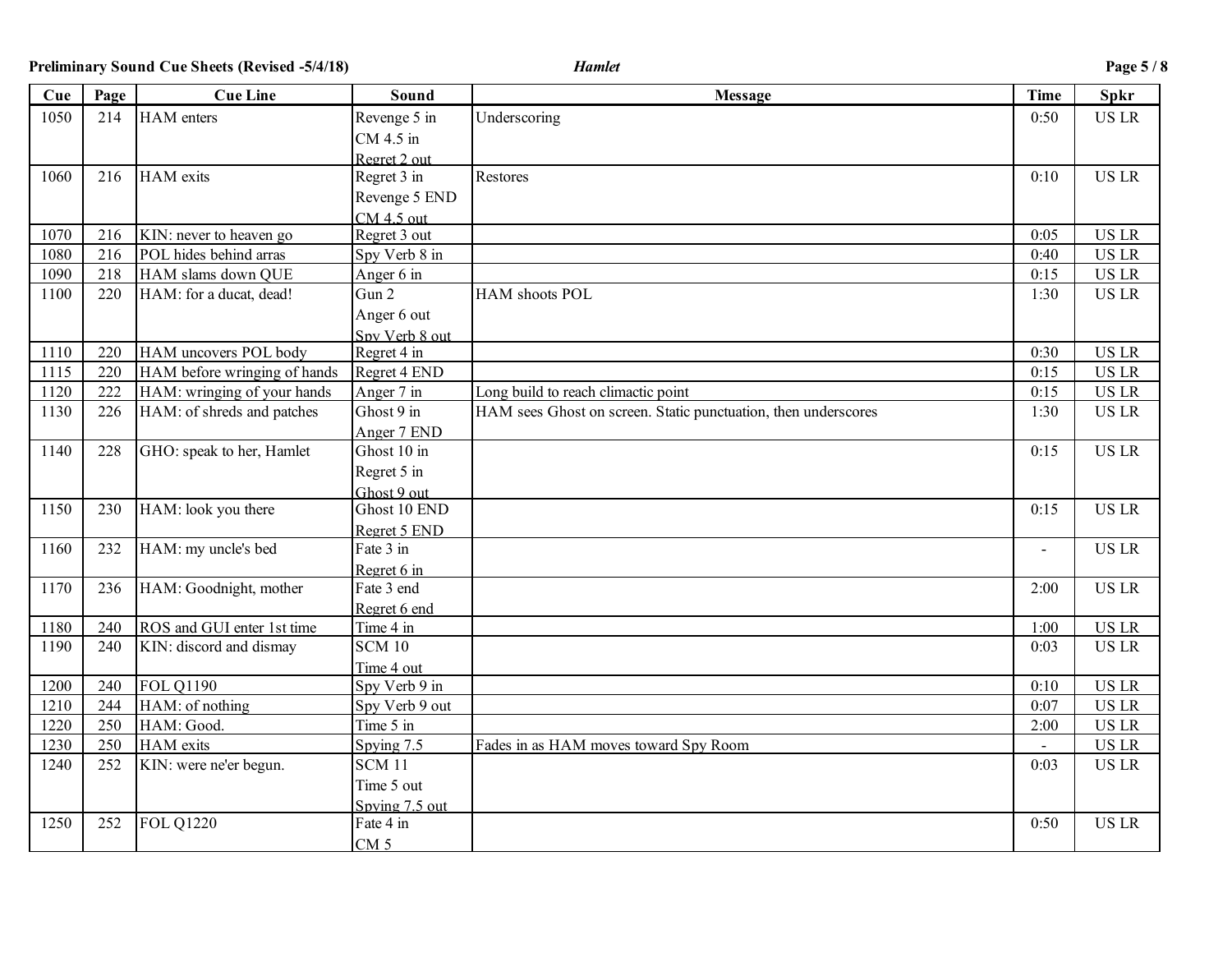**Preliminary Sound Cue Sheets (Revised -5/4/18)** *Hamlet* **Page 6 / 8**

| Cue  | Page | <b>Cue Line</b>                | Sound               | <b>Message</b>                                                                    | <b>Time</b> | <b>Spkr</b>  |
|------|------|--------------------------------|---------------------|-----------------------------------------------------------------------------------|-------------|--------------|
| 1260 | 258  | HAM: be nothing worth          | <b>SCM 12</b>       |                                                                                   | 0:03        | <b>US LR</b> |
|      |      |                                | Fate 4 out          |                                                                                   |             |              |
|      |      |                                | CM <sub>5</sub> OUT |                                                                                   |             |              |
| 1270 | 260  | HOR: ill-breeding minds        | Ophelia 7 in        | Mad version of unrequited love theme, with revolve scene change                   | 0:08        | <b>US LR</b> |
| 1280 | 264  | OPH: true-love showers         | Ophelia 7 ends      |                                                                                   | 0:05        | <b>US LR</b> |
| 1290 | 264  | OPH: say you this              | Ophelia 8 in        | Different song                                                                    | 0:20        | <b>US LR</b> |
| 1300 | 266  | OPH: come to my bed            | Ophelia 8 ends      |                                                                                   | 0:05        | <b>US LR</b> |
| 1310 | 268  | KIN: O Gertrude, Gertrude      | Car 2               | Car tire squeal, big noise, expensive sports car                                  | 0:35        | <b>US LR</b> |
| 1320 | 270  | <b>FOL Q1320</b>               | Anger 8 in          | Starts with Anger unmetered, and evolves into revenge                             |             | <b>US LR</b> |
|      |      |                                | Revenge 6 in        |                                                                                   |             |              |
| 1330 | 274  | KIN: does to your eye          | Ophelia 9 in        | Surreal, sensually aggressive                                                     | 0:40        | <b>US LR</b> |
|      |      |                                | Revenge 6 out       |                                                                                   |             |              |
| 1340 | 276  | LAR: thing it loves            | Ophelia 10 in       | OPH sings, bizarre                                                                | 0:05        | <b>US LR</b> |
|      |      |                                | Ophelia 9 out       |                                                                                   |             |              |
| 1350 | 278  | OPH: a good end.               | Ophelia 11 in       | OPH plays with synths, sings unrequited love theme                                |             | <b>US LR</b> |
|      |      |                                | Ophelia 10 out      |                                                                                   |             |              |
| 1360 | 280  | OPH exits                      | Splash 1            | Cosmic Splash Visual on OPH walks off edge of stage, primal, cerebral, emotional, | 0:02        | <b>US LR</b> |
|      |      |                                | Ophelia 11 out      | bigger                                                                            |             |              |
| 1370 | 284  | HOR: much to tell thee         | Jet 1               |                                                                                   | 1:30        | <b>US LR</b> |
|      |      |                                | Time 6 in           |                                                                                   |             |              |
| 1380 | Ins2 | HAM: own insulation grow       | Jet 2               |                                                                                   | 0:05        | <b>US LR</b> |
|      |      |                                | Time 6 out          |                                                                                   |             |              |
| 1390 | 288  | KIN: Leave us.                 | Revenge 7 in        | KIN opens letter                                                                  | 0:25        | <b>US LR</b> |
| 1400 | 288  | KIN: my sudden return, Hamlet. | Revenge 7 ends      |                                                                                   | 0:40        | <b>US LR</b> |
| 1410 | 290  | KIN: thine own peace           | Revenge 8 in        |                                                                                   |             | <b>US LR</b> |
| 1420 | 298  | KIN: may hold there            | Splash 2            | Repeat of Splash 1                                                                |             | <b>US LR</b> |
|      |      |                                | Revenge 8 out       |                                                                                   |             |              |
| 1430 | 298  | <b>FOL Q1420</b>               | Ophelia 12          | Unrequited theme, instrumental version, very distilled essence, underscoring      | 0:05        | <b>US LR</b> |
| 1440 | 300  | LAR: say what it will          | Revenge 9 in        |                                                                                   |             | <b>US LR</b> |
| 1450 | 300  | KIN: Therefore let's follow    | <b>SCM 13</b>       |                                                                                   | 0:10        | <b>US LR</b> |
|      |      |                                | Revenge 9 out       |                                                                                   |             |              |
|      |      |                                | Ophelia 12 out      |                                                                                   |             |              |
| 1455 | 300  | <b>FOL Q1450</b>               | Digging 1           | Live sampled scene performed by sound board op.                                   | 2:30        | <b>US LR</b> |
| 1457 | 308  | GRA: stoup of liquor           | Digging 1 OUT       |                                                                                   | 0:10        | <b>US LR</b> |
| 1458 | 312  | HAM: assurance in that         | Digging 2           |                                                                                   | 1:20        | <b>US LR</b> |
| 1460 | 320  | HAM: knew him Horatio          | Fate 6 in           |                                                                                   |             | <b>US LR</b> |
| 1470 | 322  | HAM: laugh at that             | Bell 1              |                                                                                   | 1:00        | <b>USLR</b>  |
|      |      |                                | Fate 6 out          |                                                                                   |             |              |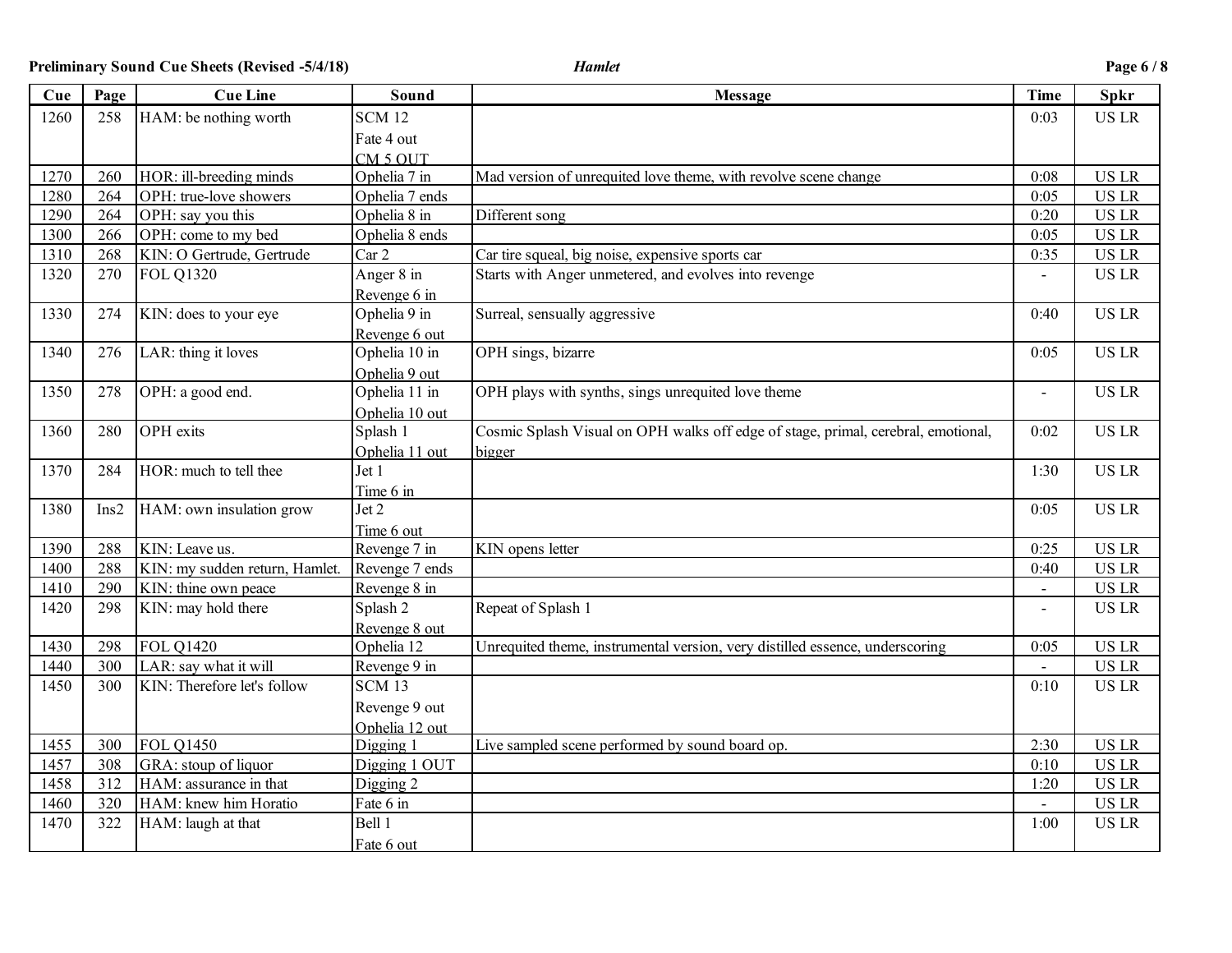**Preliminary Sound Cue Sheets (Revised -5/4/18)** *Hamlet* **Page 7 / 8**

| Cue  | Page | <b>Cue Line</b>              | Sound           | <b>Message</b>                           | <b>Time</b> | Spkr         |
|------|------|------------------------------|-----------------|------------------------------------------|-------------|--------------|
| 1480 | 322  | <b>FOL Q1470</b>             | Despair 3       |                                          |             | <b>US LR</b> |
| 1490 | 326  | HAM: the fair Ophelia?       | Ophelia 13 in   | Plays on top of Despair, unrequited love | 0:20        | <b>US LR</b> |
| 1500 | 328  | HAM comes forward            | Anger 9 in      | Builds toward climax                     | 2:30        | <b>US LR</b> |
|      |      |                              | Ophelia 13 out  |                                          |             |              |
| 1510 | 332  | HAM: dog will have his day   | Revenge 9.5     |                                          | 0:05        | <b>US LR</b> |
|      |      |                              | Anger 9 out     |                                          |             |              |
| 1520 | 332  | KIN: our proceeding be       | <b>SCM 14</b>   |                                          | 0:40        | <b>US LR</b> |
|      |      |                              | Revenge 9.5 out |                                          |             |              |
| 1530 | 332  | <b>FOL 01520</b>             | Revenge 10 in   |                                          | 1:10        | <b>US LR</b> |
| 1540 | 338  | HAM: in further evil?        | Regret 7 in     |                                          | 2:00        | <b>US LR</b> |
|      |      |                              | Revenge 10 out  |                                          |             |              |
| 1550 | 338  | HAM: into a towering passion | Sports 1 in     | Big stinger with pulsing underscoring    | 1:10        | <b>US LR</b> |
|      |      |                              | Regret 7 out    |                                          |             |              |
| 1560 | 338  | OSR enters                   | Announcer 1     | Osric's mic                              | 0:02        | <b>US LR</b> |
|      |      |                              | Spy Verb 10 in  | Large gymnasium effect                   |             |              |
| 1570 | 348  | HAM: wind is northerly       | Spy Verb 10 out |                                          | 0:25        | <b>US LR</b> |
| 1580 | 348  | OSR: vouchsafe the answer    | Fate 6 in       | Punctuation and immediate tone shift     | 0:02        | <b>US LR</b> |
|      |      |                              | Revenge 11 in   |                                          |             |              |
| 1590 | 350  | HAM: your nature will        | Sports 2 in     |                                          | 0:35        | <b>US LR</b> |
|      |      |                              | Revenge 11 out  |                                          |             |              |
|      |      |                              | Sports 1 out    |                                          |             |              |
| 1600 | 352  | OSR: you fall to play        | Announcer 1 out | Osric mic out                            | 1:00        | <b>US LR</b> |
| 1610 | 352  | HOR: lose, my lord.          | Fate 7 in       | Punctuation and goes way under           | 0:40        | <b>US LR</b> |
| 1620 | 354  | HAM: let be                  | Sports 3 in     |                                          | 0:35        | <b>US LR</b> |
|      |      |                              | Sports 2 out    |                                          |             |              |
|      |      |                              | Fate 7 ends     |                                          |             |              |
| 1630 | 354  | KIN, QUE, LAE enter          | Sports 3 ends   |                                          | 0:05        | <b>US LR</b> |
| 1640 | 354  | KIN puts LAR hand into HAM's | Announcer 2 on  | Osric mic                                | 2:00        | <b>MAINS</b> |
|      |      |                              | Crowd 1         | Crowd room tone surround sound           |             | <b>SURLR</b> |
| 1650 | 356  | LAR: to my revenge           | Crowd 2 E.C.    |                                          | 0:03        | <b>SURLR</b> |
| 1660 | 356  | LAR: not wrong it            | Crowd 3 E.C.    |                                          | 1:30        | <b>SURLR</b> |
| 1670 | 356  | HAM: wager frankly play      | Crowd 4 E.C.    |                                          | 1:00        | <b>SURLR</b> |
| 1680 | 356  | LAR: one for me              | Sports 4 in     | Applause, music, then under              | 0:10        | <b>SURLR</b> |
| 1690 | 358  | KIN: heavens to the earth    | Sports 5 in     |                                          | 1:20        | <b>SURLR</b> |
|      |      |                              | Sports 4 out    |                                          |             |              |
| 1700 | 360  | LAR: come my lord            | Sports 6 in     | Stinger, and way under                   | 2:30        | <b>SURLR</b> |
|      |      |                              | Sports 5 out    |                                          |             |              |